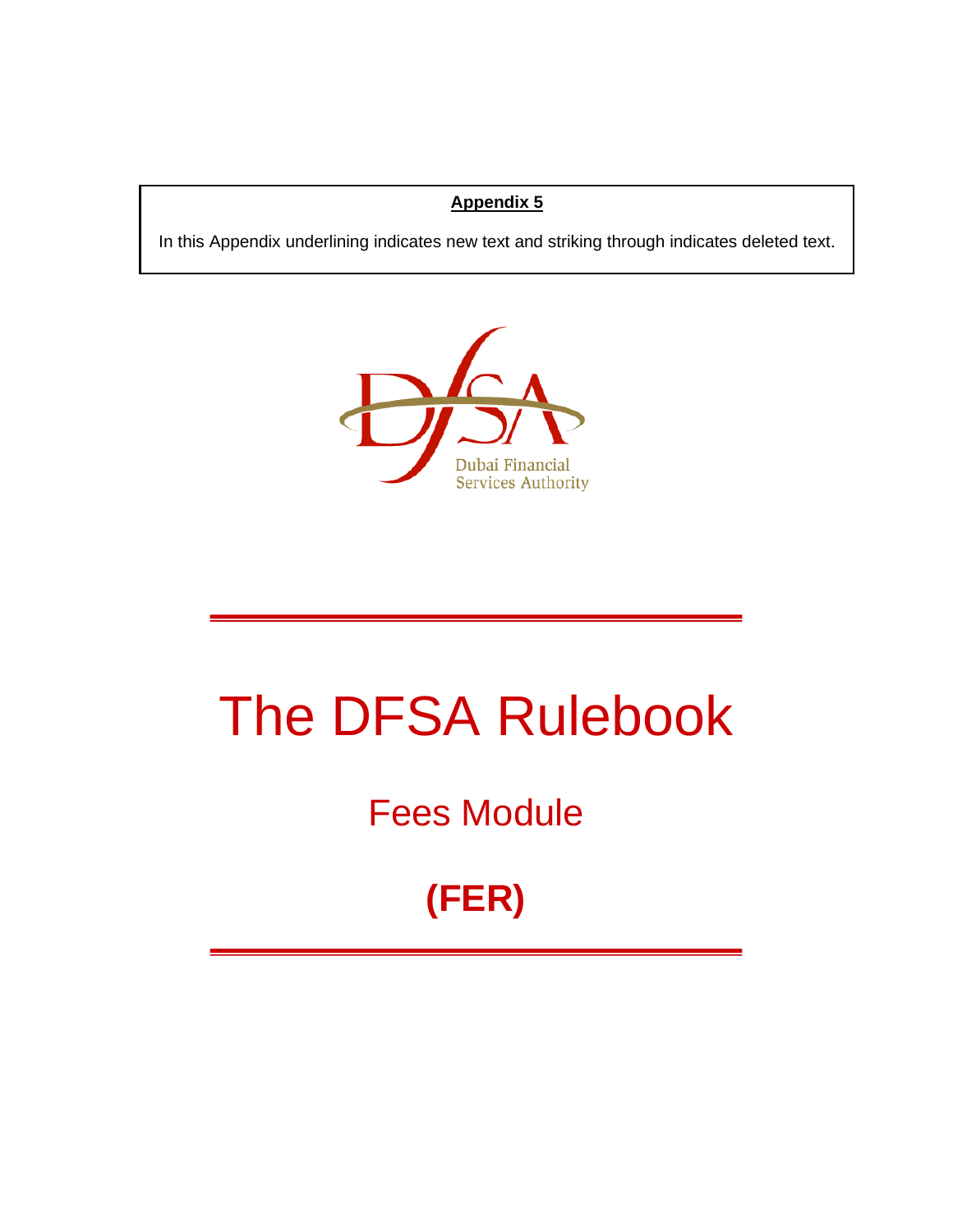

# **2. APPLICATION FEES**

## **2.1 Application for a Licence**

- **2.1.1** (1) An applicant applying for a Licence authorising it to carry on one or more Financial Services specified in the left hand column of the table in (2) must pay to the DFSA:
	- (a) the highest of the corresponding fees in the right hand column of that table; plus
	- (b) the fee in (3) if any of the specified factors apply.
	- (2) This is the table referred to in (1):

| Operating a Credit Rating Agency.                                                                                                                                                                                                                                                                | \$10,000 |
|--------------------------------------------------------------------------------------------------------------------------------------------------------------------------------------------------------------------------------------------------------------------------------------------------|----------|
| Managing a Collective Investment Fund if any<br>Fund to be managed is: is not a Qualified Investor<br>Fund, a Venture Capital Fund or an Investment<br>Company managed by its Corporate Director.<br>a Credit Fund; or<br>(a)<br>(b)<br>a Fund other than a Qualified Investor Fund,             | \$10,000 |
| a Venture Capital Fund or an Investment<br>Company managed by its Corporate Director.                                                                                                                                                                                                            |          |
|                                                                                                                                                                                                                                                                                                  |          |
| Managing a Collective Investment Fund if the<br>Funds to be managed will only be Qualified<br>Investor Funds, except where if any Fund is a<br>Credit Fund or all of the Funds are Venture Capital<br>Funds.                                                                                     | \$5,000  |
| Managing a Collective Investment Fund if the<br>Funds to be managed consist only of Investment<br>Companies managed by Corporate Directors and<br>no Fund is a Credit Fund and the Funds are not all<br>Venture Capital Funds. it is an Investment<br>Company managed by its Corporate Director. | \$5,000  |
|                                                                                                                                                                                                                                                                                                  |          |
| Managing a Collective Investment Fund if the only<br>Funds to be managed are Venture Capital Funds.                                                                                                                                                                                              | \$2,000  |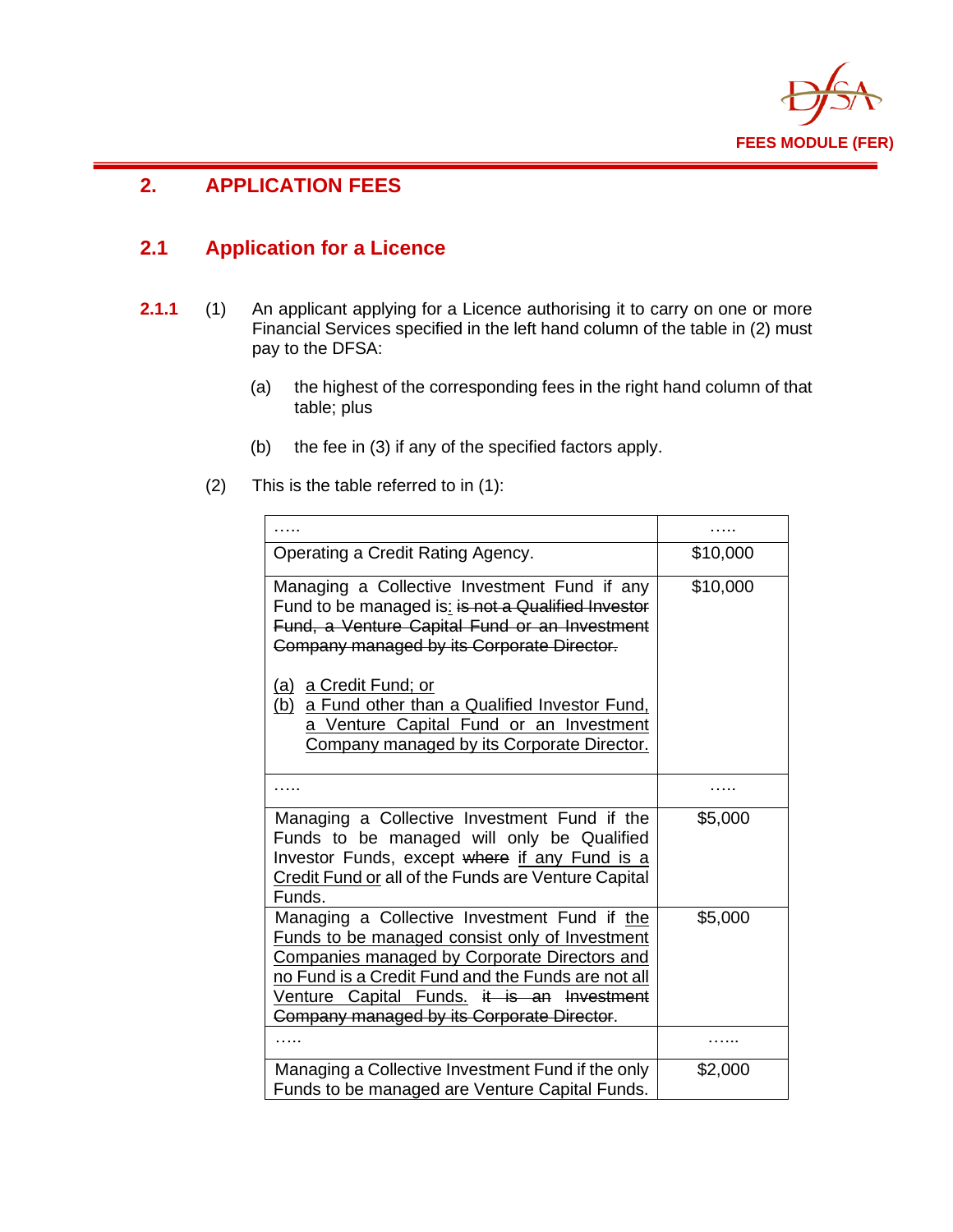

- (3) An additional amount equal to 100% of the fee specified under (2) is payable if any one or more of the following factors apply:
	- (a) the applicant has a corporate structure with:

…..

- (i) multiple levels (including the applicant's level); or
- (ii) Group members incorporated in two or more jurisdictions (excluding the DIFC);
- (b) the applicant has, or proposes to establish, a Holding Company in the DIFC;
- (c) the applicant is from a jurisdiction, or intends to carry on business from the DIFC in a jurisdiction, where there is no bilateral memorandum of understanding between the DFSA and the relevant Financial Services Regulator in that jurisdiction;
- (d) the DFSA will act as the consolidated prudential supervisor of the applicant's Financial Group; or
- (e) the DFSA will act as the lead supervisor of part of the applicant's Group.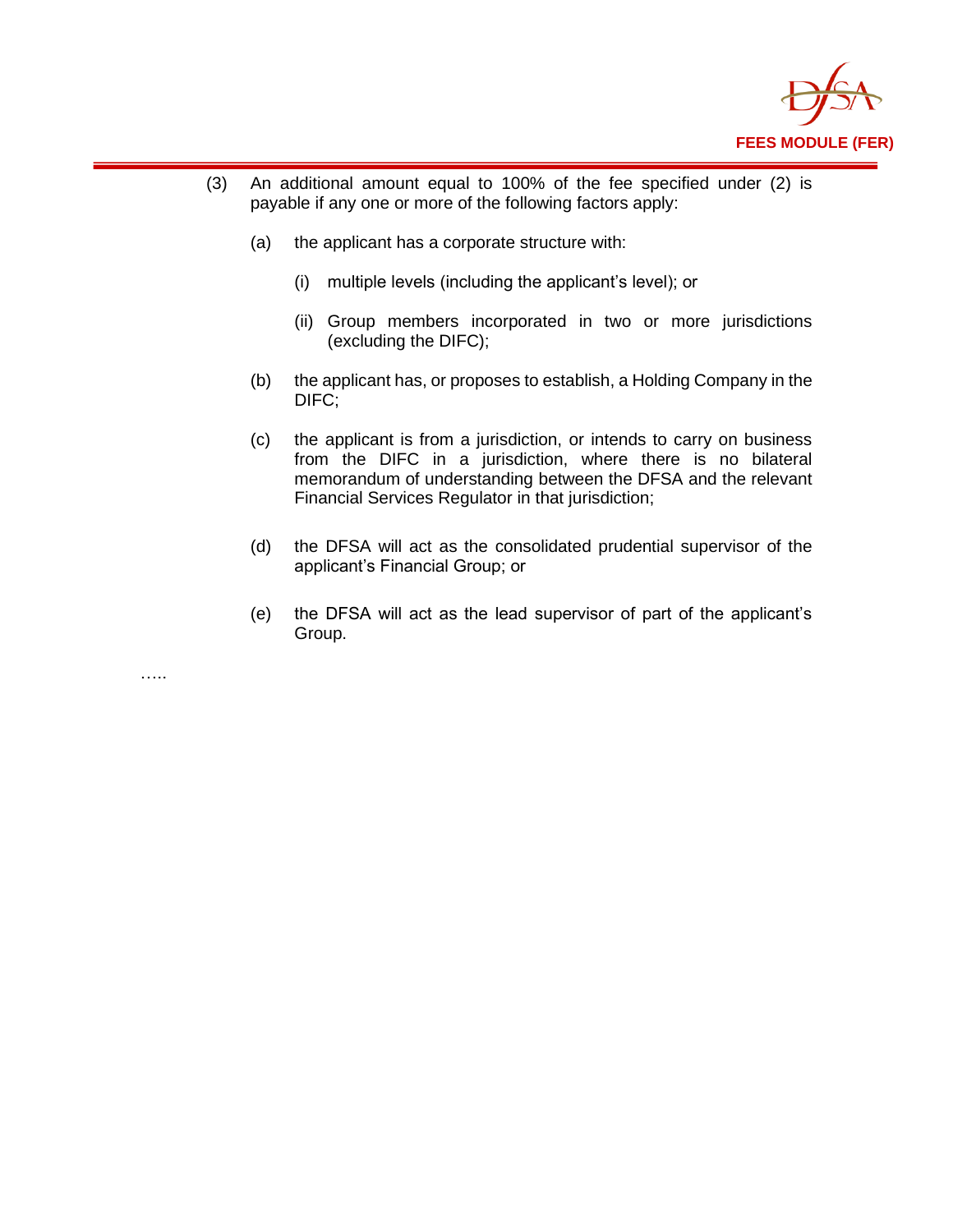

# **3 ANNUAL FEES**

## **3.1 Authorised Firms (initial period)**

- **3.1.1** (1) An Authorised Firm must pay to the DFSA the initial annual fee specified in (2) for the initial period of regulation between the date of the grant of its Licence and the end of the year.
	- (2) The initial annual fee is the fee which was payable at the time of its application for the Licence, multiplied by the number of whole calendar months between the date of the grant of the Licence and the end of the year divided by 12.

### **3.2 Authorised Firms (subsequent periods)**

- **3.2.1** (1) An Authorised Firm must pay to the DFSA an annual fee for any period of regulation after the initial period described in Rule 3.1.1.
	- (2) The annual fee is:
		- (a) the highest of the fees specified in the right hand column of the table in (3) corresponding to the Financial Services specified in the left hand column of the table which the Authorised Firm is authorised to carry on under its Licence; plus
		- (b) the amount specified in the table to Rule 3.2.3 for each applicable factor specified in that table; plus
		- (c) \$1,000 for each complete \$1,000,000 of expenditure, where "expenditure" has the meaning given in Rule 3.2.2; plus
		- (d) \$65,000, if the Authorised Firm is carrying on the Financial Service of Operating an Alternative Trading System; plus
		- (e) \$1,000 for each additional Financial Service specified on its Licence (excluding the relevant Financial Service with the highest fee that applies under (a) and, if applicable, the Financial Service in (d)).
	- (2A) For the purposes of calculating the annual fee under (2) an amount referred to:
		- $(a)$  in  $(2)(b)$  is payable only for the calendar year 2020 and any later calendar year; and